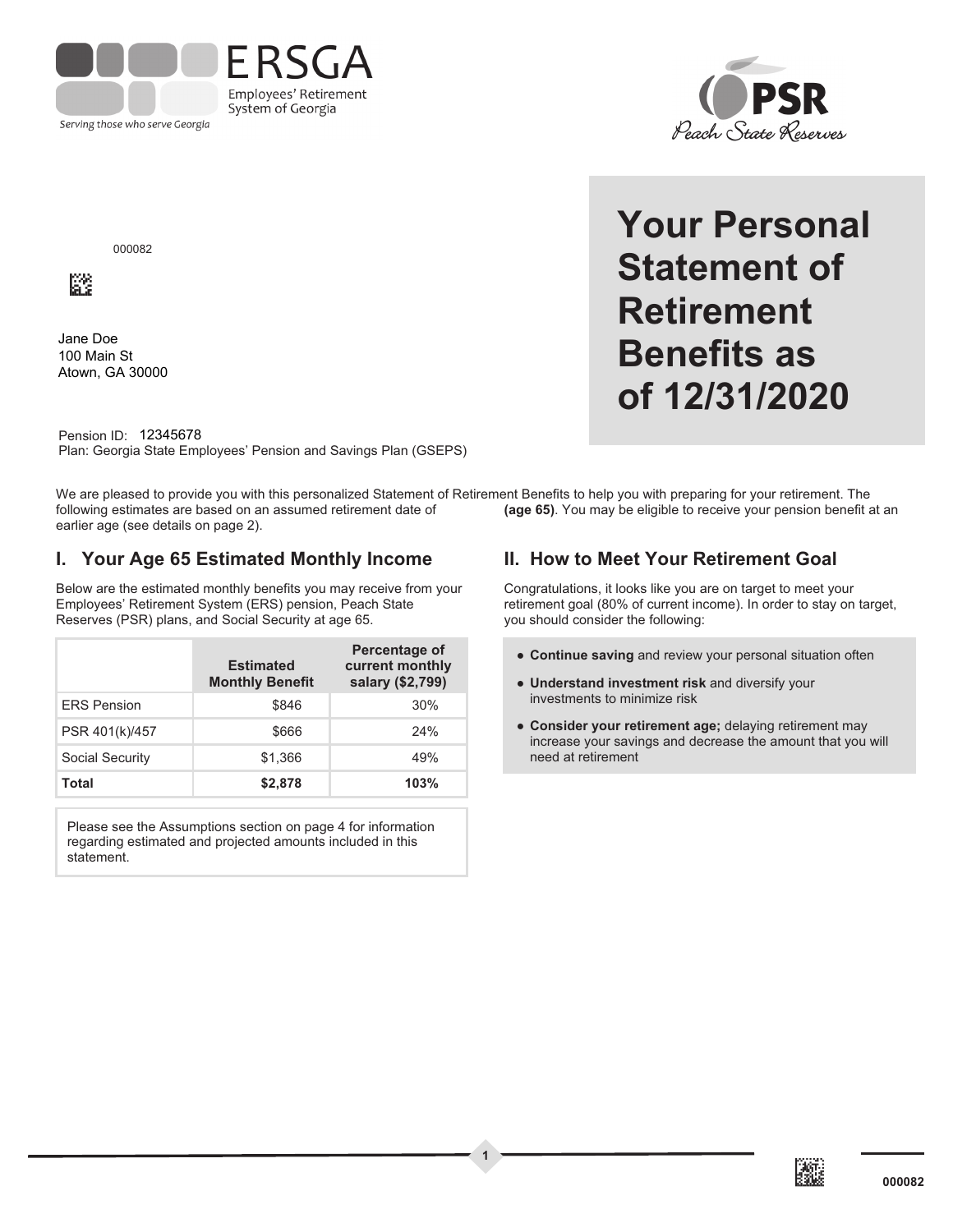# **ERS Pension**

### **Pension Benefits**

Creditable Service: Date of Birth: Earliest Retirement Date: Normal Retirement Date: Current Accrued Benefit: Projected Normal Retirement Benefit: **8.500** years **\$236** per month **\$706** per month

Your Current Accrued Benefit is based on the Creditable Service shown above and is payable from your Normal Retirement Date (age 60 with 10 years of Creditable Service or any age with 30 years of Creditable Service). You will only be eligible for this benefit if you continue in the Plan until you have at least 10 years of Creditable Service.

Your Projected Normal Retirement Benefit assumes you continue to work and contribute to ERS until your Normal Retirement Date. If you attain 25 years of service before Normal Retirement, you can retire early with a reduced benefit. The benefits shown above are payable for your life only ("Max Plan"). Other payment options are available at retirement.

## **Employee Contribution Account Balance**

Your balance as of 12/31/2020 was **\$3,327.04**. You are always 100% vested in your account balance.

## **Pension Disability Benefit**

If you become disabled while still an active employee and have at least 15 years of Creditable Service, you may qualify for an immediate unreduced monthly benefit. Other requirements for the disability benefit apply.

## **Pension Death Benefit**

Based on your age and years of service, your beneficiary(ies) will receive a refund of your Account Balance upon your death. Once you attain 15 years of Creditable Service or become eligible for a retirement benefit, your beneficiary(ies) will be eligible for a monthly annuity death benefit.

# **Peach State Reserves 401(k) and 457 Plans**

### **Account Summary**

**Account Activity from January 1, 2020 through December 31, 2020**

|                                    | 401(k)      | 457      |
|------------------------------------|-------------|----------|
| <b>Opening Balance</b>             | \$11,679.78 | \$0.00   |
| Deposits                           |             |          |
| Before-Tax Contributions           | \$1,679.28  | \$0.00   |
| <b>Employer Contributions</b>      | \$1,007.52  | N/A      |
| Fees/Expenses <sup>1</sup>         | $-$8.00$    | \$0.00   |
| Gains/Losses                       | \$2,242.36  | \$0.00   |
| <b>Closing Balance</b>             | \$16,600.94 | \$0.00   |
| Vested Balance <sup>2</sup>        | \$15,347.99 | \$0.00   |
| Your Rate of Return for the Period | 17.20%      | $0.00\%$ |
|                                    |             |          |

1 See page 3 for more about fees and expenses

2 Based on 5 year graded vesting schedule

## **Current Contributions**



### **Account Balance by Source**

|            | 401(k)      |  |  |
|------------|-------------|--|--|
| Before-Tax | \$10,336.20 |  |  |
| Roth       | \$0.00      |  |  |
| Employer   | \$6,264.74  |  |  |
|            |             |  |  |
|            | 457         |  |  |
|            |             |  |  |
| Before-Tax | \$0.00      |  |  |

|                            | 401(k)                          |                           | 457                             |                           |
|----------------------------|---------------------------------|---------------------------|---------------------------------|---------------------------|
|                            | <b>Before-tax contributions</b> | <b>Roth contributions</b> | <b>Before-tax contributions</b> | <b>Roth contributions</b> |
| <b>Contribution Rate</b>   | 5%                              | 0%                        | 0%                              | $0\%$                     |
| Year-to-date contributions | \$1.679.28                      | \$0.00                    | \$0.00                          | \$0.00                    |

**2**

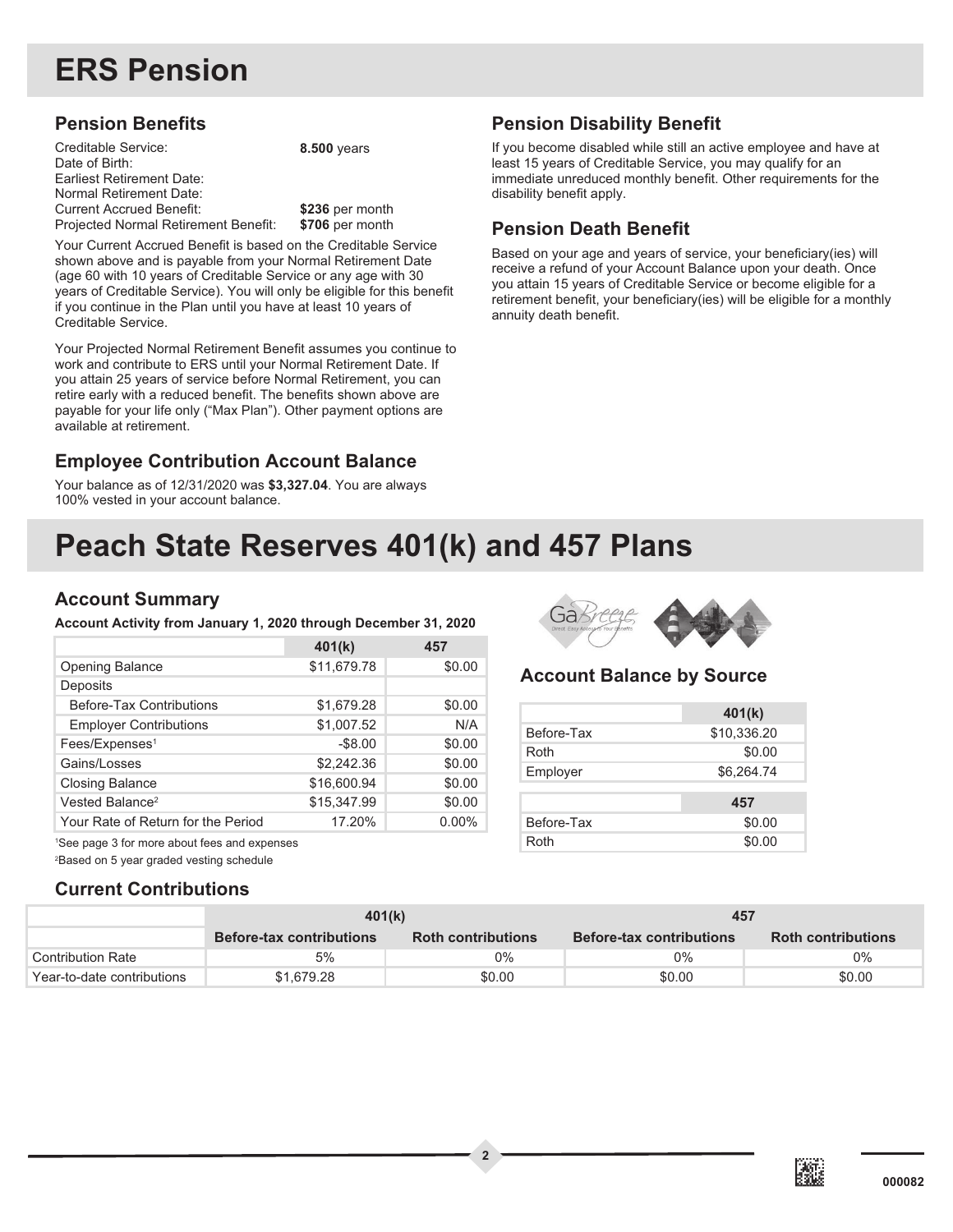### **Investment Fund Choices for Future Contributions**

This chart shows how you have chosen to invest future contributions by fund. You may change your investment fund choices at any time.

|                                     | 401(k)                                |                                  | 457                                   |                                  |
|-------------------------------------|---------------------------------------|----------------------------------|---------------------------------------|----------------------------------|
|                                     | <b>Future</b><br><b>Contributions</b> | <b>Current</b><br><b>Balance</b> | <b>Future</b><br><b>Contributions</b> | <b>Current</b><br><b>Balance</b> |
| Lifecycle Income                    | $0\%$                                 | \$0.00                           | $0\%$                                 | \$0.00                           |
| Lifecycle 2020                      | $0\%$                                 | \$0.00                           | 0%                                    | \$0.00                           |
| Lifecycle 2030                      | $0\%$                                 | \$0.00                           | $0\%$                                 | \$0.00                           |
| Lifecycle 2040                      | 100%                                  | \$16,600.94                      | $0\%$                                 | \$0.00                           |
| Lifecycle 2050                      | $0\%$                                 | \$0.00                           | $0\%$                                 | \$0.00                           |
| Lifecycle 2060                      | $0\%$                                 | \$0.00                           | $0\%$                                 | \$0.00                           |
| Money Market Fund                   | $0\%$                                 | \$0.00                           | $0\%$                                 | \$0.00                           |
| Core Bond Index                     | $0\%$                                 | \$0.00                           | $0\%$                                 | \$0.00                           |
| Target Maturity Bond Fund 2022      | $0\%$                                 | \$0.00                           | $0\%$                                 | \$0.00                           |
| Target Maturity Bond Fund 2024      | $0\%$                                 | \$0.00                           | $0\%$                                 | \$0.00                           |
| Active Large Cap Value Stock        | $0\%$                                 | \$0.00                           | 0%                                    | \$0.00                           |
| Large Cap Value Stock Index         | $0\%$                                 | \$0.00                           | $0\%$                                 | \$0.00                           |
| Large Cap Core Stock Index          | $0\%$                                 | \$0.00                           | $0\%$                                 | \$0.00                           |
| Large Cap Growth Stock Index        | $0\%$                                 | \$0.00                           | $0\%$                                 | \$0.00                           |
| Mid Cap Core Stock Index            | $0\%$                                 | \$0.00                           | $0\%$                                 | \$0.00                           |
| Small Cap Core Stock Index          | 0%                                    | \$0.00                           | $0\%$                                 | \$0.00                           |
| <b>Real Estate Securities Index</b> | $0\%$                                 | \$0.00                           | $0\%$                                 | \$0.00                           |
| <b>Active International Stock</b>   | $0\%$                                 | \$0.00                           | $0\%$                                 | \$0.00                           |
| International Index                 | $0\%$                                 | \$0.00                           | $0\%$                                 | \$0.00                           |
| Self-Directed Brokerage             | <b>Transfer Only</b>                  | \$0.00                           | <b>Transfer Only</b>                  | \$0.00                           |

### **Current Asset Class Allocation**

The plan's investment funds fall into major asset classes. These asset classes range from conservative to aggressive types of investments. The chart below shows your asset allocation, or how your money is divided among asset classes in both your 401(k) and 457 Plans.

| <b>Asset Class</b>      | <b>Current Allocation on December 31, 2020</b> |       |  |  |
|-------------------------|------------------------------------------------|-------|--|--|
|                         | 401(k)                                         | 457   |  |  |
| Diversified/Lifecycle   | 100%                                           | $0\%$ |  |  |
| <b>Money Market</b>     | $0\%$                                          | $0\%$ |  |  |
| <b>Bond</b>             | $0\%$                                          | $0\%$ |  |  |
| Large U.S. Equity       | $0\%$                                          | $0\%$ |  |  |
| Mid U.S. Equity         | $0\%$                                          | $0\%$ |  |  |
| Small U.S. Equity       | $0\%$                                          | $0\%$ |  |  |
| <b>Specialty Sector</b> | $0\%$                                          | $0\%$ |  |  |
| International           | $0\%$                                          | $0\%$ |  |  |
| Self-Directed Brokerage | $0\%$                                          | $0\%$ |  |  |

For more information about asset allocation, log in to **www.GaBreeze.ga.gov** and choose "Manage Your Investments" in the section above "Retirement Savings," where you can find fund fact sheets about the Lifecycle funds, and "Get Investment Help," which will take you to "Online Advice and Professional Management" provided by Alight Financial Advisors.

## **PSR Fee and Expense Information**

A combination of asset-based and flat fees are charged to participants of PSR to cover plan expenses. Asset-based fees vary by fund and are reflected in the Net Asset Value of each investment option. The fees are outlined by fund on the Investment Fund Information sheets available on the GaBreeze website. A flat \$2 per quarter fee is also charged to each participant who has a balance in the 457 and/or 401(k) Plan. If a participant has both a 457 and a 401(k) Plan account, the fee will only be assessed to their 401(k) Plan account. For participants enrolled in the Professional Management Program, additional fees will apply as outlined in the Supplement to the Terms and Conditions of the Professional Management Program.

**3**